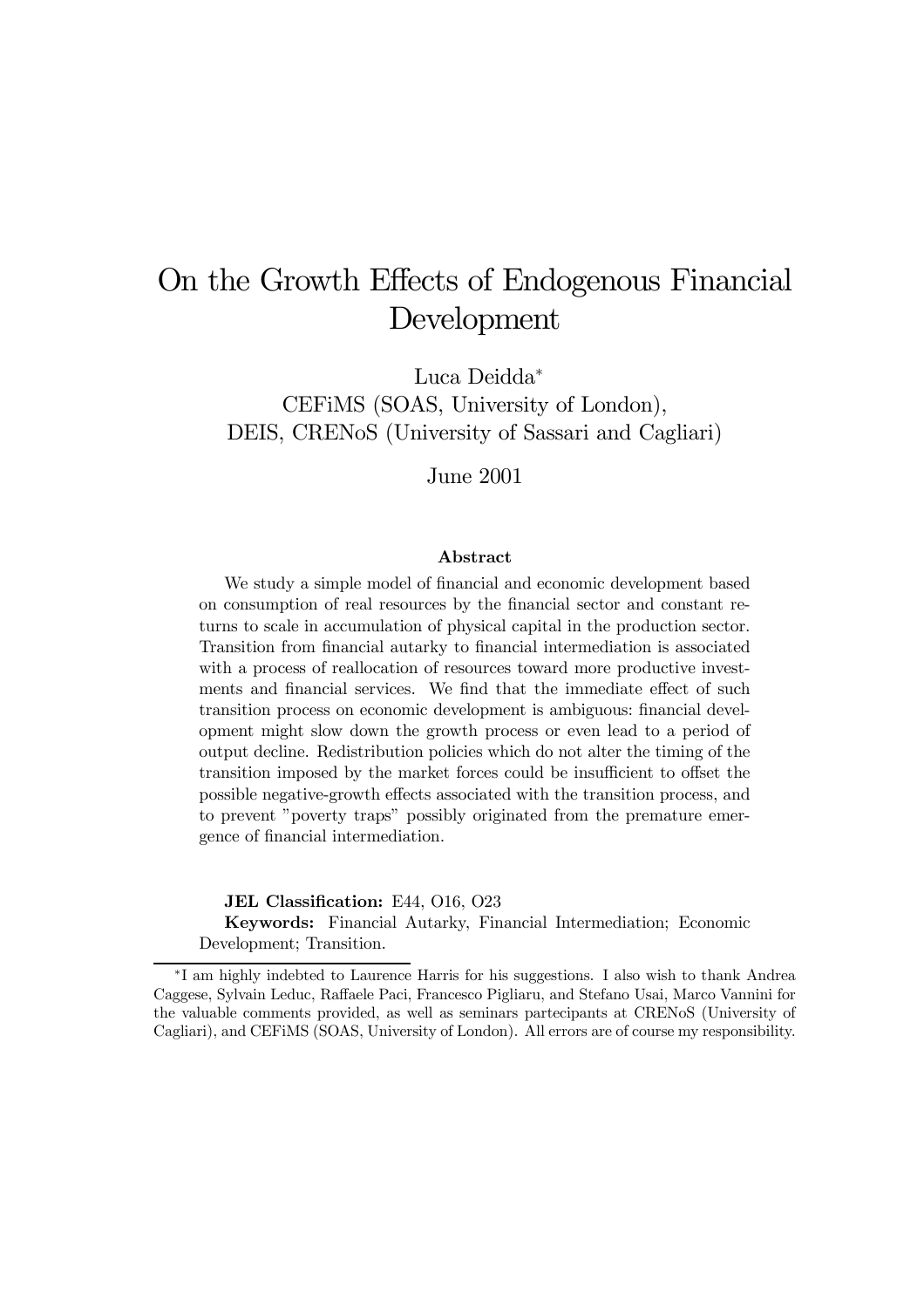# 1. Introduction

The main message of the recent literature on financial and economic development is that by facilitating risk management, improving information acquisition and mobilising savings, financial institutions promote economic development.<sup>1</sup> This conclusion is supported by various cross section and panel data econometric studies like for instance King and Levine (1993a,b,c), Beck, Levine and Loayza (2000), Rayan and Zingales (1998). According to Levine (1997) while these studies do not unambiguously resolve the issue of causality they strongly support the view that the  $\lceil \cdot \rceil$  finance-growth link is a first order relationship and that difference in financial development can alter economic growth rates over ample time horizon  $[...]$ ; (Levine, 1997, p. 709).<sup>2</sup> Evidence from time series studies is, however, more mixed. For instance, Demetriades and Hussein (1996) cointegration analysis provides  $\lceil \cdot \rceil$  little support to the view that finance is a leading sector in the process of economic development [...]"; (Demetriades and Hussein, 1996, p.  $385$ ).<sup>3</sup> Xu (2000) finds that the fourteen low and lower middle income countries in his sample of 41 countries display negative long-term cumulative effects of permanent financial development on the growth of GDP and domestic investment, which suggests that both the sign and the magnitude of the relationship between finance and growth might vary depending on the level of economic developmnent. In the same vein Harris (1997) shows that for the less developed countries the

<sup>&</sup>lt;sup>1</sup>Levine (1991) and Bencivenga and Smith (1991) show how financial institutions stimulate investment in high-return illiquid assets by reducing liquidity risks. Other studies like Saint Paul (1992), Deveraux and Smith (1994), Obstfeld (1994), King and Levine (1993), Acemoglu and Zilibotti (1997) show that financial institutions facilitate diversification of project-risk as well as firm-risk or country-risk thereby promoting allocation of resources toward high return/ high risk projects. Finally, Blackburn and Hung (1998), Greenwood and Jovanovic (1990), and Khan (2001) are examples of models which emphasise the role of financial institutions in acquiring information about valuable projects thereby facilitating the flow of resources toward the highest value uses.

 $2C$ ross-section and panel data studies are often characterised by huge structural heterogeneity which reduces the meaningfulness of causality analyses within these approaches. For instance Ram (1999) finds that for a sample of 95 countries (period 1960-85) multiple regression estimates when the parametric structure is allowed to vary across three subgroups suggest for low-growth and medium-growth countries there is no evidence of a growth conducive role being played by financial development, even though full sample estimate suggest a positive relationship between finance and growth.

<sup>3</sup>Demetriades and Hussein (1996) find that 6 countries out of 16 in their sample of developing countries display reverse causality, which as they argue  $\lceil \ldots \rceil$  clearly refutes the hypothesis that finance is a leading sector in these countries  $[...]$ ; (ibid. p. 406).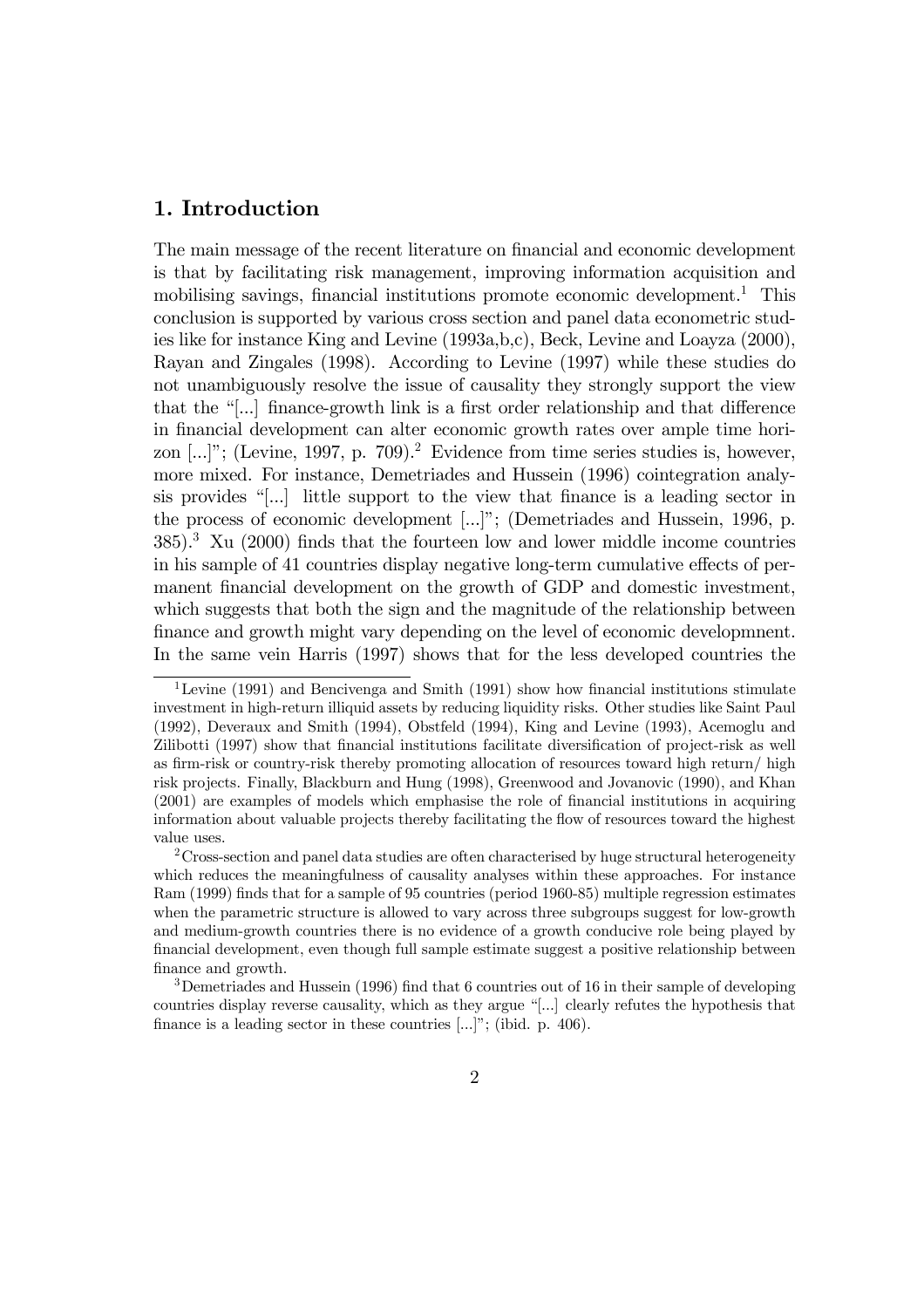stock market has virtually no effect on economic growth.

Hence, if on the one hand empirical evidence leaves us with little doubt that a better functioning financial system promotes growth, on the other hand it also suggests that endogenous financial development does not always boost the growth process, and might be even be negatively correlated with the growth rate.4

Financial development allows a transformation of the production process to the extent that resources can be (re)allocated toward more productive technologies. However, whenever financial markets are not frictionless, financial transactions absorb resources. What we argue in this paper is that, once resources consumption by the financial sector has been taken into account, there is no guarantee that such transformation process results immediately in a net production gain from the system as a whole. If the technology for financial transaction implies economies to scale, then the financial system might eventually become cost effective as development proceeds thereby leading to a net output gain. Yet, the crucial question to ask is whether financial institutions are necessarily cost-effective since their endogenous emergence so that they have an immediate positive impact on economic growth. In the simple OLG model of joint determination of real and financial development we propose, the answer to the above question is no.

In the model, the economy experiences two possible regimes: financial autarky, in which individuals run production directly, and financial intermediation, in which production is delegated to firms which have access to a more productive technology than individuals. Since financial transaction costs are fixed, transition from one regime to the other occurs as the economy reaches a critical level of economic development. In this respect, the model is related to previous studies in which real and financial structures are jointly determined, like for instance Saint Paul (1992), and Greenwood and Jovanovic (1990). Financial development leads to a transition process which involves the reallocation of resources toward more productive and capital intensive technologies (and financial services). Differently from other existing models of finance and growth, like for instance Levine (1991), Bencivenga and Smith (1992), King and Levine (1993), Acemoglu and Zilibotti (1997), and also Saint Paul (1992) and Greenwood and Jovanovic (1990) among the others, we find that, no matter whether the propensity to save stays unchanged, the immediate growth effect of such transition process is ambigu-

<sup>&</sup>lt;sup>4</sup>Indeed, there are various historical examples in which financial development did not play an active role in fostering the growth process. In Fry's view, "[...] most of the developing countries possess highly inefficient financial institutions with neither the incentive nor the expertise to improve domestic resource mobilisation and allocation  $[...]$ ; (Fry, 1995, page 454).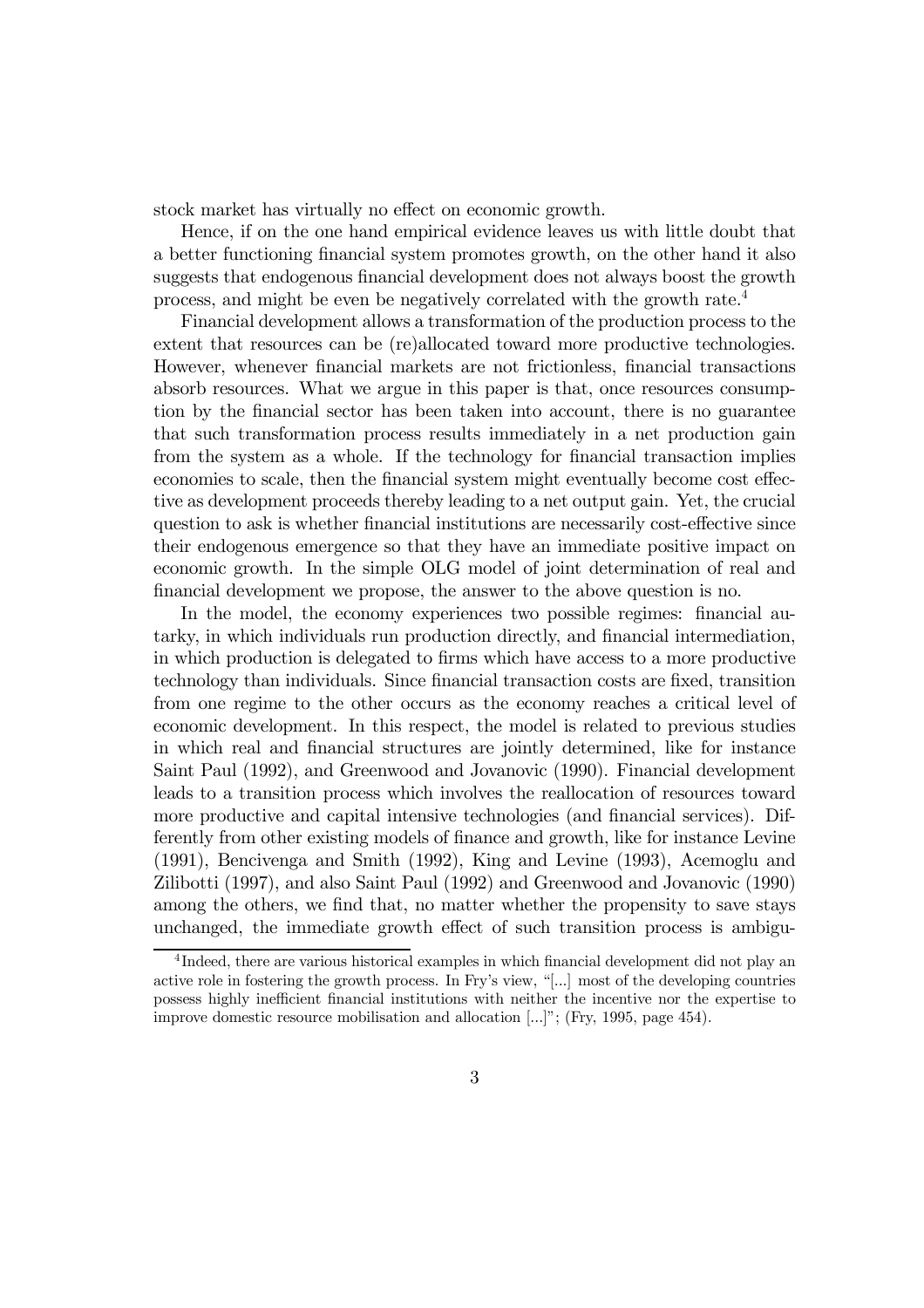ous, i.e. it might be initially negative.5 The economy can initially experience a slowdown, or even a *transformational recession*,<sup>6</sup> although financial development would eventually bring positive growth effects provided the economy finds itself on a self-sustainable growth path after transition has occurred. This result stems from the fact that, depending on the amount of resources "wasted" in the course of intermediation, relatively to the level of intermediated resources, financial deepening might entail a net output loss and still provide a higher net return to savings compared to financial autarky. Under these circumstances, market forces determine the emergence of a financial sector which, at least in the early stages, has a negative growth impact. In our view, this result helps reconciling economic theory with the mixed evidence about finance and growth to the extent that it provides a general mechanism to explain why the relationship between finance and growth might be non-monotonic.

A corollary of the model's main result is that, even in absence of typical forms of market failures which surely, in reality, have a substantial part in shaping the transition process,<sup> $7$ </sup> redistribution policies which do not alter the timing of the transition process imposed by the "market forces" are not necessarily enough to offset the negative growth effects possibly induced, in the early stages, by financial development. By the same token, redistribution policies which do not alter the timing of the transition could be not enough to avoid poverty traps, which might originate from a premature transition toward financial intermediation.

The paper is organised as follows. Section 2 describes the structure of the model. Section 3 analyses the endogenous emergence of financial transactions and the related growth effects. Section 4 analyses the possible dynamic patterns. Section 5 deals with the welfare effects of financial development. The final section is left for conclusions.

<sup>&</sup>lt;sup>5</sup>In the existing literature, the only exception to the general result that financial development promotes growth is based to the ambiguous effects that financial development might have on the propensity to save due to income and substitution effects. See for instance Jappelli and Pagano (1994) and Obstfeld (1994). Our result is fundamentally different since it does not rely on the income and substitution effects at all. In fact, due to the utility specification we adopt, all the results of the paper are derived under the hypothesis that the propensity to save is a constant parameter.

<sup>&</sup>lt;sup>6</sup>This concept of transformational recessions is comparable to the one adopted (from Kornai (1994) by Blanchard in the context of East Europe transition economies (See Blanchard (1997), and Blanchard et al (1992)).

<sup>7</sup>For a discussion of government intervention in the credit markets motivated by typical forms of market failures stemming from information asymmetries see Hellman, Murdock and Stiglitz  $(2000).$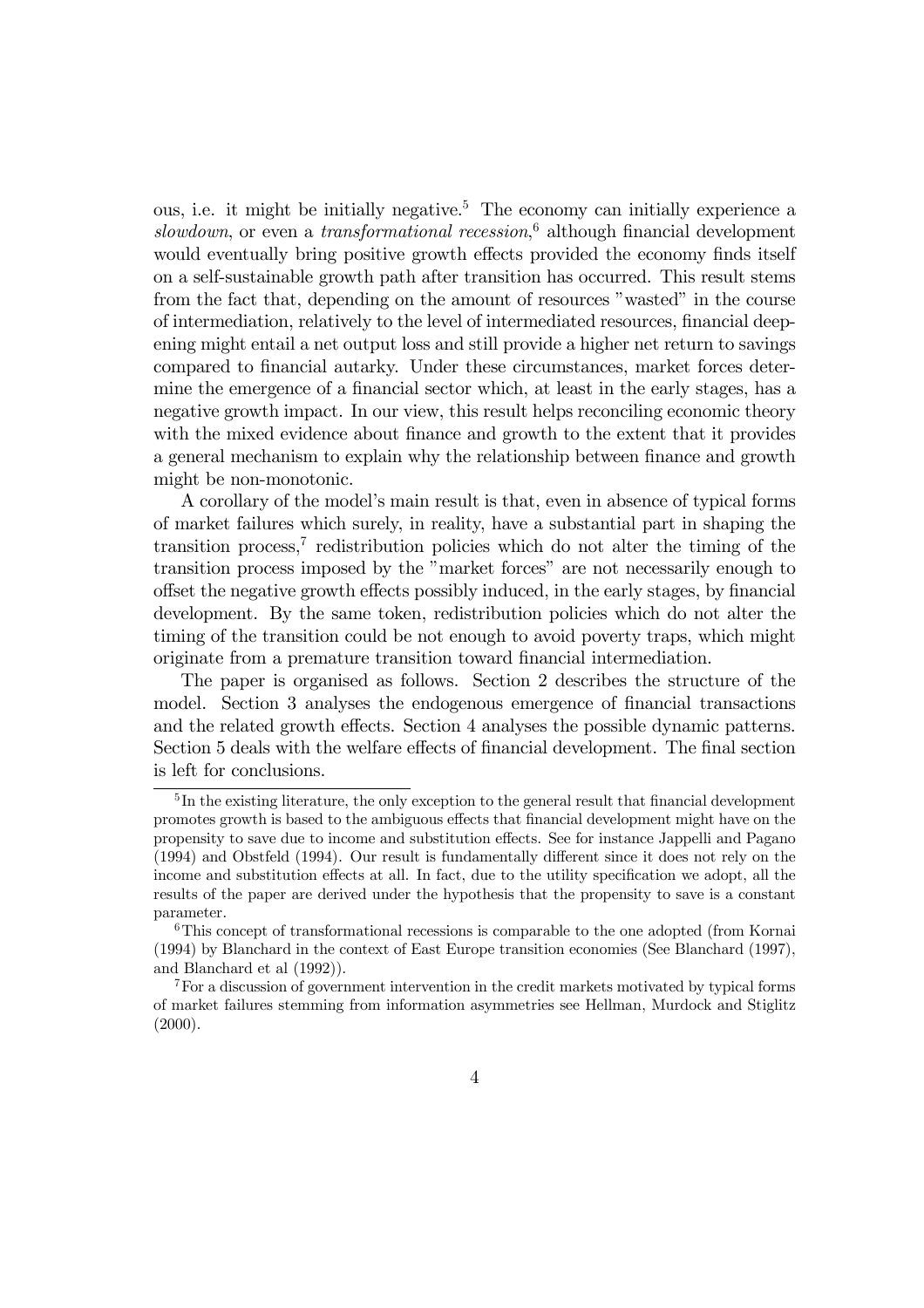# 2. The model

The economy is composed of a continuum of size 1 of individuals and a continuum of size 1 of firms. The population of individuals has a standard OLG structure with individuals living for two periods. Individuals have identical preferences and derive utility from consumption over the two periods of life according to  $U =$  $\log c_{1,t} + \delta \log c_{2,t}$ , where  $\delta$  is the intertemporal subjective discount factor. Each young individual is endowed with a unit of labour which s/he supplies inelastically to producers earning a salary  $w_t$ . The salary is partly consumed and partly saved by young agents. Savings are expressed either in the form of self-funding of physical investment related to individual production, or deposits issued by financial intermediaries.

Production is carried out either by individuals or firms. In any case, producers operate under perfect competition. The production function has this general expression:  $Y_t = \phi A_t K_t^{\alpha} l_t^{1-\alpha}$ , where  $Y_t$  is the output produced using  $l_t$  units of labour and  $K_t$  units of capital, given the external effect  $A_t = k_t^{1-\alpha}$ , with  $k_t = K_t/l_t$ , and the productivity parameter,  $\phi$ . We assume that firms  $(F)$  have access to a more productive and capital intensive technology than individuals (I), i.e.  $\phi^F > \phi^I$ , with  $\alpha^F > \alpha^I$ . We also impose  $(1 - \alpha^I)\phi^I < (1 - \alpha^F)\phi^F$ to ensure that not only the marginal return on capital but also the marginal return on labour is higher under the technology available to firms than under the individuals' technology, for any given value of the capital/labour ratio. $8$ 

### 2.1. Saving behaviour and the financial sector

The assumptions about the return to capital associated with the two technologies provide the only justification for financial transactions in the model. According to these assumptions, the equilibrium return to capital is higher under firmsí production than it is under individuals' production. Therefore, individuals have an incentive to save via lending to firms rather than self-financing. However, we assume that lending entails a fixed consumption of physical resources by an amount E. The presence of a cost reduces profitability of financial transactions. Since the cost is fixed, its adverse effects on profitability are mitigated as the volume of financial transactions operated by savers increase. In other words, as the volume of financial transactions increases the intermediary becomes more

<sup>&</sup>lt;sup>8</sup>These assumptions are imposed to guarantee that the firms' technology strictly dominates the individuals' one for any given level of  $k_t$ .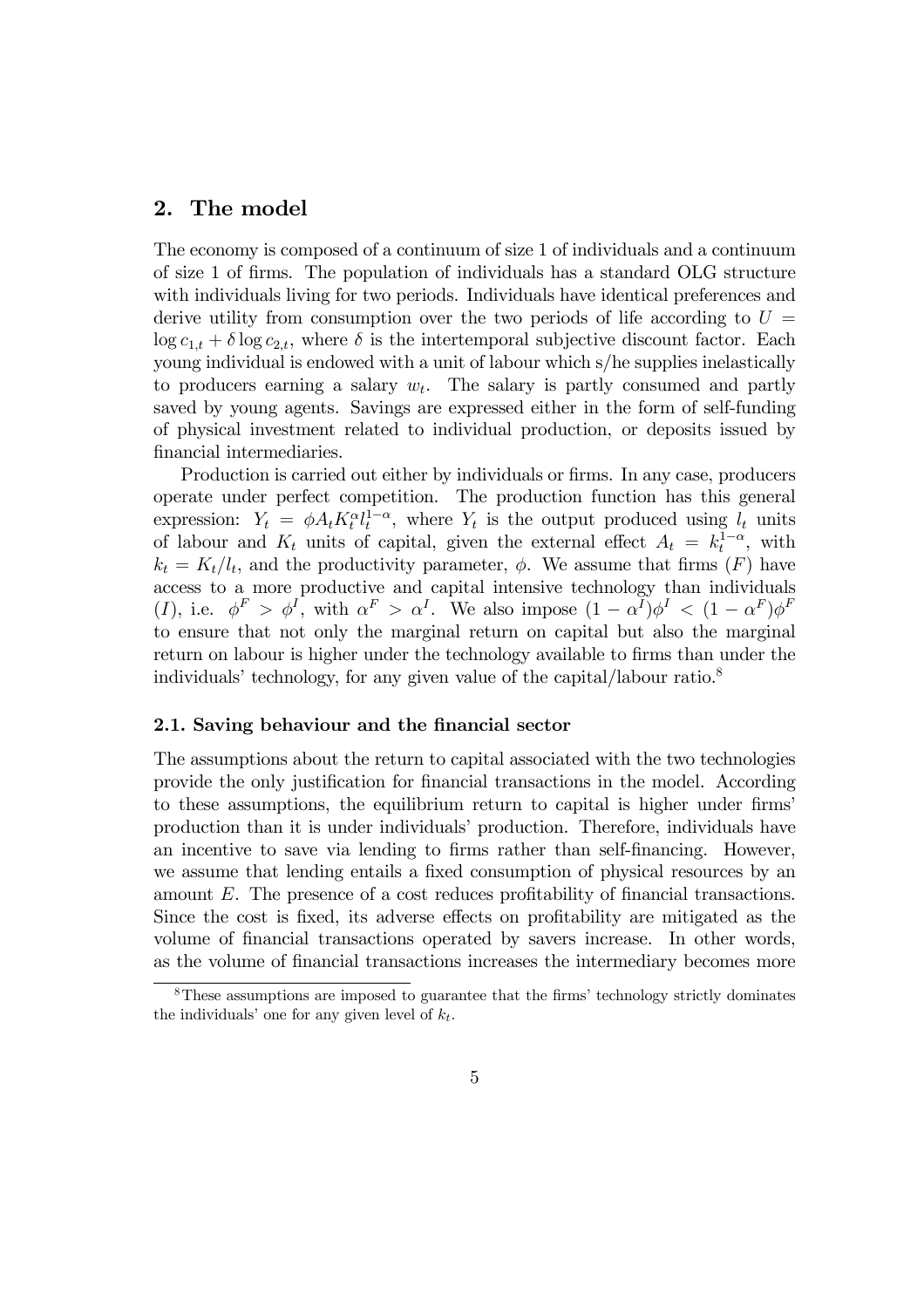cost-effective. This standard argument motivates the endogenous emergence of financial transaction at some stage of economic development.

With fixed financial transaction costs savers have the incentive to delegate the lending task to a single intermediary which, for simplicity, we call bank. The bank pools savings issuing deposit contracts which pay a gross interest rate  $r<sup>d</sup>$  and lends to firms at a gross interest rate  $r<sup>l</sup>$ . Individuals' choice between self-financing and deposits as alternative saving devices will depend on the level of  $r<sup>d</sup>$  compared to the equilibrium rate of return on self financing, call it  $r_t^e$ . They will choose self-financing (deposits) as long as  $r^d < (\geq) r_t^e$  as discussed in the following of the paper.9 Independently of the saving device used, the optimal level of savings is equal to  $sw_t$ , where  $s = \rho/(1+\rho).^{10}$ 

## 2.2. Production

At each time t producers undertake investments. At period  $t + 1$  they combine the resulting accumulated capital with labour and produce. Since markets are perfectly competitive both labour and capital are paid their marginal returns. Hence, in the case of individuals' production we have  $w_t = (1 - \alpha)\phi^I k_t^{\alpha^I} A_t$ , and  $r_t^e = \alpha^I \phi^I k_t^{\alpha^I-1} A_t$ . Similarly, in the case of firms' production we have  $w_t =$  $(1-\alpha^F)\phi^F k_t^{\alpha^F} A_t$ , and  $r_t^l = \alpha^F \phi^F k_t^{\alpha^F-1} A_t$ . In equilibrium  $A_t = k_t^{1-\alpha^i}$  holds (with  $i = F, I$  depending on whether the producers are individuals  $(I)$  or firms  $(F)$ ), so that  $w_t = (1 - \alpha^i)\phi^i k_t$ , with  $i = F, I, r_t^l = \alpha^F \phi^F$ , and  $r_t^e = \alpha^I \phi^I$  follow.

## 2.3. Equilibrium: growth under the two regimes

We assume complete depreciation of capital. Therefore, under financial autarky, given the level of aggregate savings,  $sw_t$ , the equilibrium level of production at  $t+1$ ,  $y_{t+1}$ , is  $s\phi^I w_t$ . Since  $w_t = (1-\alpha)y_t$  holds, the dynamic law of motion of aggregate product is  $y_{t+1} = s(1 - \alpha^I) \phi^I y_t$ . Correspondingly, the growth rate of the economy is  $s(1-\alpha^I)\phi^I-1$ .

<sup>&</sup>lt;sup>9</sup>In strict terms if  $r^d = r_t^e$ , individuals are indifferent between the two alternatives. However, according to standard principles, we conveniently assume that in this situation agents decide to save in form of deposits.

<sup>&</sup>lt;sup>10</sup>Note that, given the logaritmic form of the utility function, the propensity to save, s, is independent of rate of return on savings. Accordingly, individuals' optimal saving decision does not depend on the saving device used. This assumption is useful to the extent that it allows us to isolate our analysis from the effects induced by financial development on agents' propensity to save.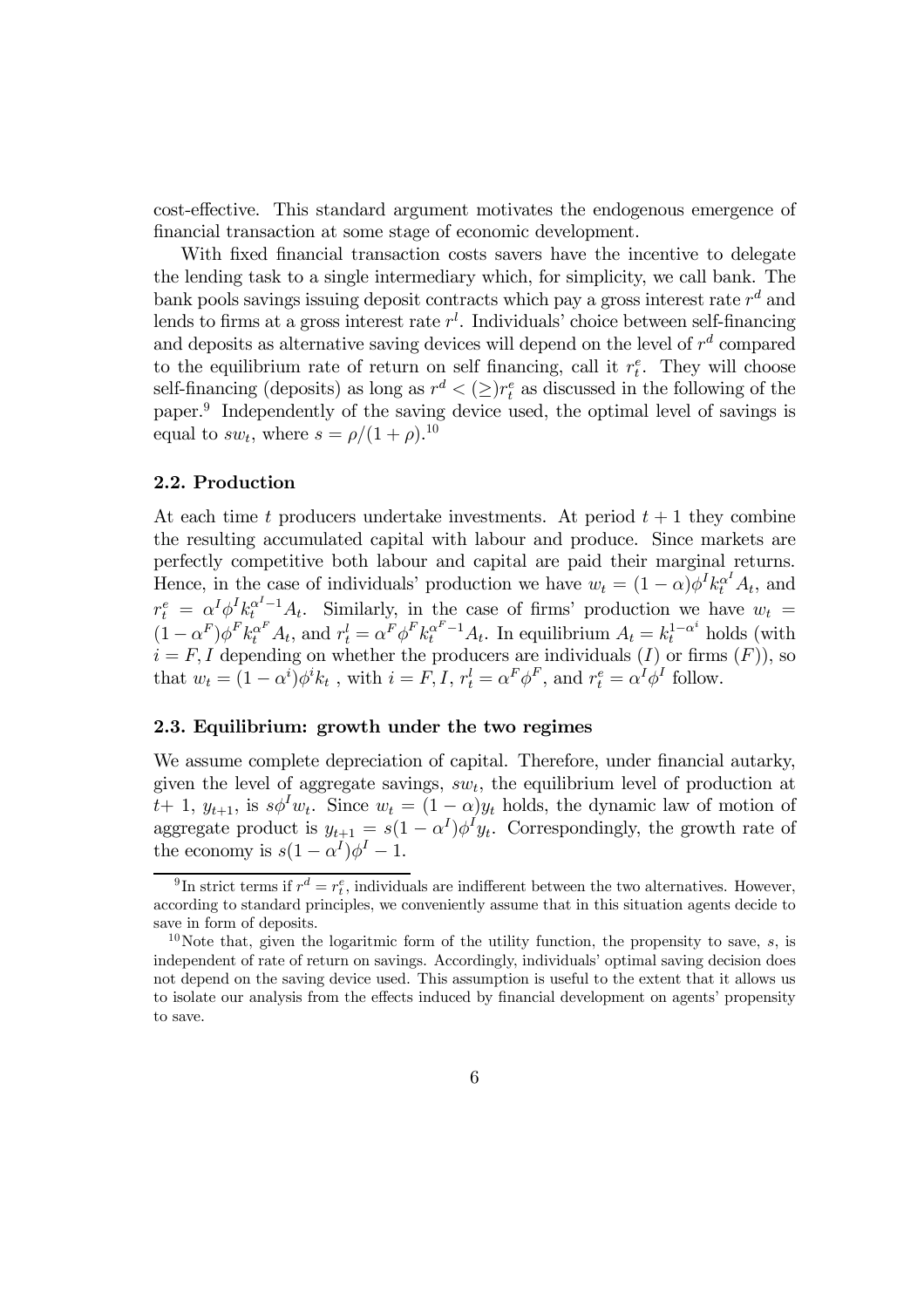Under financial intermediation the net aggregate flow of savings channelled toward investment is  $sw_t - E$ . Therefore, in equilibrium, time  $t + 1$  aggregate product is  $\phi^F[sw_t - E]$ . Given that  $w_t = (1 - \alpha^F)y_t$  holds, the dynamics of aggregate product is given by  $y_{t+1} = \phi^F [s(1 - \alpha^F) - E/y_t] y_t$ , and the growth rate of the economy is  $g_t = \phi^F[(1-\alpha^F)s - E/y_t] - 1$ .

#### 2.4. Equilibrium: financial autarky versus financial intermediation

The equilibrium can be either characterised by financial intermediation or financial autarky. In the first case, individuals save through deposits and production is delegated to firms. In the second case, production is carried out directly by individuals who save through self-financing. As we said, since financial transaction costs are fixed, a single bank operates in the credit market as a monopolist. Free entry is assumed. Therefore, in equilibrium, the bank makes zero profits. Henceforth, for given volume of aggregate deposits equal to  $D_t$ , the relationship  $r_t^d D_t = r_t^l (D_t - E)$  holds. In turns, given that in equilibrium,  $r_t^l = \alpha^F \phi^F$ ,  $r_t^d =$  $\alpha^F \phi^F (1 - E/D_t)$  follows.

The maximum aggregate volume of deposits that the bank could have access to is  $D_t = sw_t$ . Therefore, considering that savers will buy deposits if and only if  $r_t^d \geq r_t^e$ , where in equilibrium  $r_t^e = \alpha^I \phi^I$  holds, the economy will operate under financial autarky as long as  $y_t < y^c \equiv E \alpha^F \phi^F / [s(1 - \alpha^I)(\alpha^F \phi^F - \alpha^I \phi^I)]$  holds. On the other hand, the economy will operate under financial intermediation for  $y_t \geq y^c$ .

## 3. Endogenous transition to financial intermediation

Assume that the level of per capita output is initially lower than the critical value  $y^c$  so that the economy operates under financial autarky. As long as the growth rate is positive, at some period  $T$ , the economy will eventually reach a level of  $y_t$ , call it  $y^T$ , such that  $y^T \geq y^c$  holds. At this stage of economic development, a bank pooling all savings could offer a rate of return on deposits higher or equal to the equilibrium rate of return on self-financing, as previously discussed. Individuals will then prefer to save through deposits: transition from financial autarky to financial intermediation occurs. Note that  $y<sup>T</sup>$  will be surely lower than  $y_{max}^T \equiv y^c s (1 - \alpha^I) \phi^{I}$ .<sup>11</sup> The growth rate of the economy in the

 $11$ The maximum level of income such that the economy operates under financial autarky can be intuitively defined as  $y^{c-} = y^c - \epsilon$ , where  $\epsilon$  is a "very small" positive number, i.e.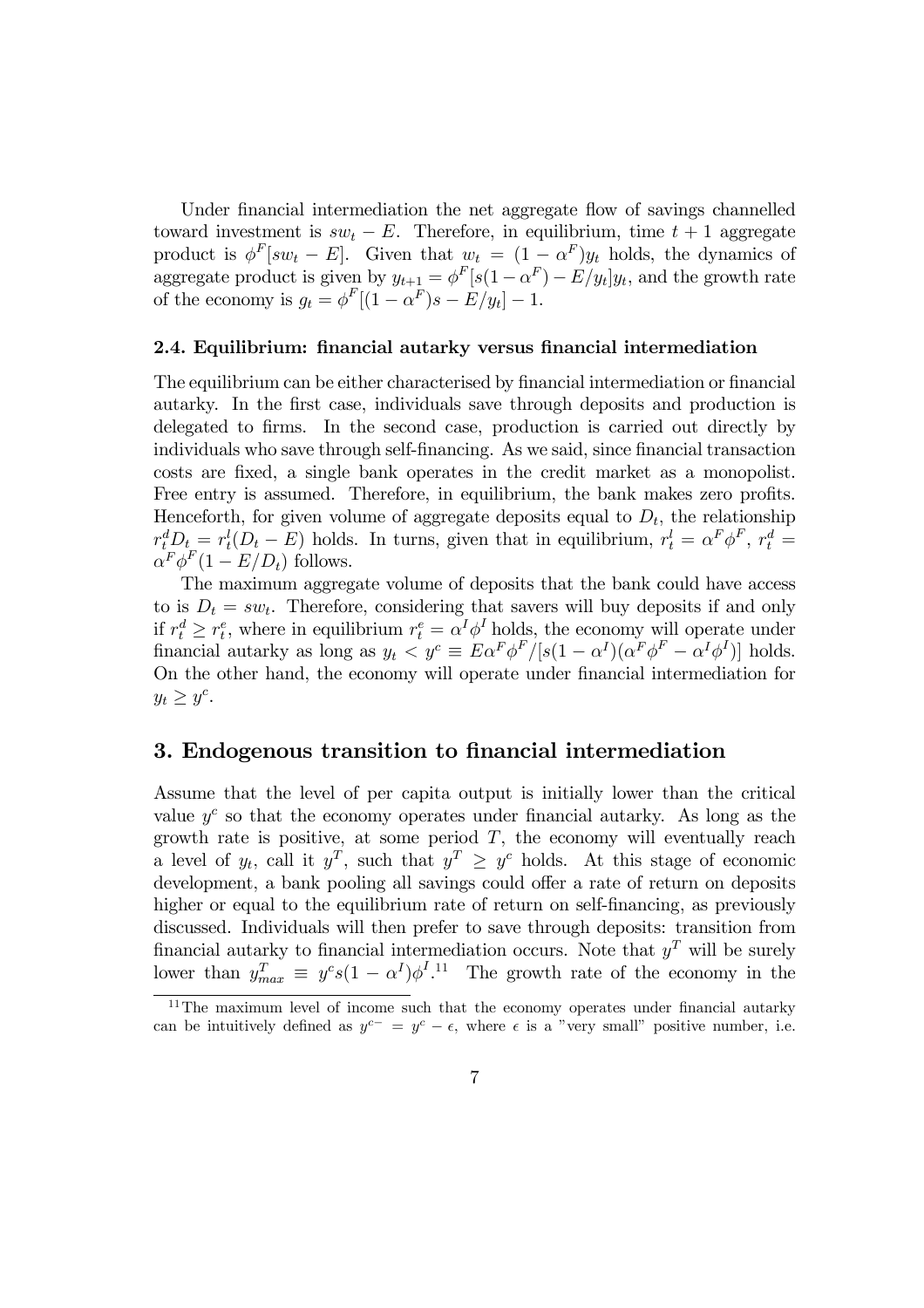transition phase is  $g^T = \phi^F[(1-\alpha^I)s - E/y_T] - 1$ .<sup>12</sup> Such a growth rate is greater than the growth rate under financial autarky if and only if  $y<sup>T</sup>$  is greater than  $y^{cc} \equiv E\phi^F/[s(1-\alpha^I)(\phi^F-\phi^I)].$  Hence, as long as  $y^{cc} > y^c$  holds there exist possible values of  $y^T$  such that transition to financial intermediation entails a negative growth effect in the transition period. Moreover, whenever the maximum level of development attainable before transition,  $y_{\text{max}}^T$ , is lower than  $y^{cc}$ , the immediate growth impact of transition is surely negative. Pairwise comparisons of  $y^{cc}$  with  $y^c$  and  $y_{\text{max}}^T$  yield the following:

**Result 1.** i. If  $\alpha^F > \alpha^I$  holds, the immediate growth effect of the transition from financial autarky to financial intermediation is ambiguous. ii. If  $s(1-\frac{1}{s})$  $\alpha^{I}(\phi^{F}-\phi^{I})<\phi^{F}/\phi^{I}-\alpha^{I}/\alpha^{F}$  holds, the growth effect of the transition is unambiguously negative.

*Proof of Result 1.* The effects of financial development are negative for  $y^T < y^{cc}$ and positive otherwise. On the other hand financial development requires  $y^T \geq y^c$ . Accordingly, transition toward financial development yields ambiguous growth effects if and only if  $y^{cc} > y^c$ , holds. Given the expressions for  $y^{cc}$  and  $y^c$  it can be easily verified that the inequality  $y^{cc} > y^c$  reduces to  $\alpha^F > \alpha^I$ , where the latter inequality corresponds to the assumption that firms adopt a more capital intensive technology. [this ends part i]. We know from previous discussion that  $y^T \in [y^c, y_{\text{max}}^T \equiv y^c s (1 - \alpha^I) \phi^I]$  holds. Then, provided  $y^{cc} > y^c$  holds, two possible cases emerge: *i.*  $y^{cc} < y_{\text{max}}^T$ ; *ii.*  $y^{cc} > y_{\text{max}}^T$ . In case *i* the growth effects of transition can be either negative, which is the case if  $y^T \in [y^c, y^{cc})$ , or positive, which is the case if  $y^T \in (y^{cc}, y_{\text{max}}^T)$ . In case *ii*  $y^T$  is lower than  $y^{cc}$  for any possible value of  $y^T$  so that the growth impact of the transition is unambiguously negative at least in the transition period. Using the expressions for  $y_{\text{max}}^T$  and  $y^{cc}$  the inequality  $y^{cc} > y_{\text{max}}^T$  (which implies  $y^T < y^{cc}$ ) reduces to  $s(1 - \alpha^I)(\phi^F - \phi^I) < \phi^F/\phi^I - \alpha^I/\alpha^F$ . We note that in order for this inequality to be satisfied the condition  $\alpha^F > \alpha^I$  must be fulfilled. $\blacksquare$ 

a positive number infinitely close to zero ( $\epsilon \rightarrow 0^+$ ). Consequently, given the dynamic law of motion for output under financial autarky, the maximum level of output attainable before switching to financial intermediation,  $y_{max}^T$ , is equal to  $s(1 - \alpha^I)\phi^I y^{c-}$  which is strictly lower than  $s(1 - \alpha^I)\phi^I y^c$ .<br><sup>12</sup>Note that under financial autarky wages are given by  $w_t = (1 - \alpha^I)y_t$ . Therefore the flow

of savings in the transition period is equal to:  $s(1 - \alpha^I)y_T$ . This is different from what would happen when the economy is already operating under financial intermediation in which case  $w_t = (1 - \alpha^F) y_t$  holds.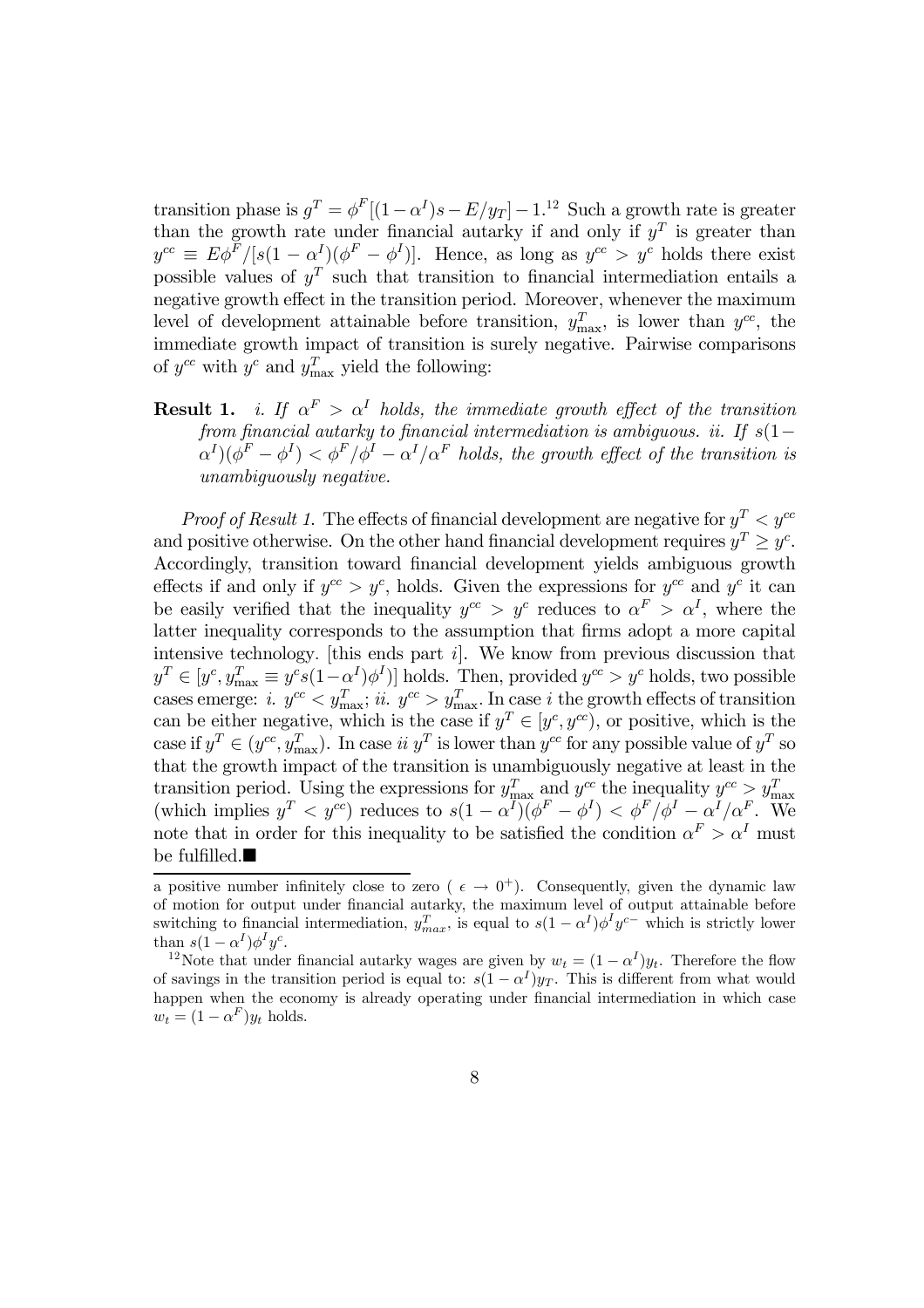Discussion. In the limiting case in which financial transactions were costless, our economy would always operate under financial intermediation, thereby experiencing a growth rate equal to  $\phi^F(1-\alpha^F)s-1$  which is greater than that under financial autarky.<sup>13</sup> However, this simple model shows that in presence of resources' absorption due to financial transactions, transition from financial autarky to financial intermediation might have detrimental growth effects even if financial transactions enhance productivity of investment. Crucial to this result is the assumption that firms use a more capital intensive technology than the one available to individuals (i.e.  $\alpha^F > \alpha^I$ ). This is actually what one should expect if the transition from individual to firms' production associated with financial development entails a process of industrialisation.<sup>14</sup> If transition has a negative growth effect the level of per capita income at time  $T + 1$  would be lower than it would have been under financial autarky, i.e.  $y_{T+1}^{FI} < y_{T+1}^{FA}$ . However, as long as  $\alpha^F > \alpha^I$ the share of product which goes to savers,  $\alpha^F y_{T+1}^{FI}$  can be still greater than that under financial autarky,  $\alpha^I y_{T+1}^{FA}$ . This explains why non growth inducing financial development might occur. Note also, that whenever  $y_{T+1}^{FI} < y_{T+1}^{FA}$ , given  $\alpha^F > \alpha^I$ ,  $y_{T+1}^{FI}(1-\alpha^F) < y_{T+1}^{FA}(1-\alpha^I)$  follows. The workers of generation  $T+1$  are made worse off. However, future generations cannot possibly decide against transition, nor are they compensated whenever they experience a loss.<sup>15</sup>

# 4. Dynamics

## 4.1. The transition phase

The process of economic development crucially depends on the effects induced by the transition from financial autarky to financial intermediation. The growth rate associated with the transition period is positive (negative) for  $y<sup>T</sup>$  greater

 $13$ This is obvious since firms' technology dominates that available to individuals. Otherwise the economy would operate under financial autarky. We note that  $\phi^F(1-\alpha^F)s-1$  is indeed the equal to the growth rate that the economy would reach in presence of fixed costs associated with financial intermediation as  $y_t$  approaches infinity.

<sup>1</sup>4Hansen and Prescott (1998) model the process of industrialisation as the shift from labour intensive to capital intensive technologies.

<sup>&</sup>lt;sup>15</sup>We note that to this extent, in OLG models, the ambiguous growth effect induced by financial development is consistent with the observation that since a market for intergenerational transfers is missing the outcome of the laissez faire economy needs not be Pareto-efficient.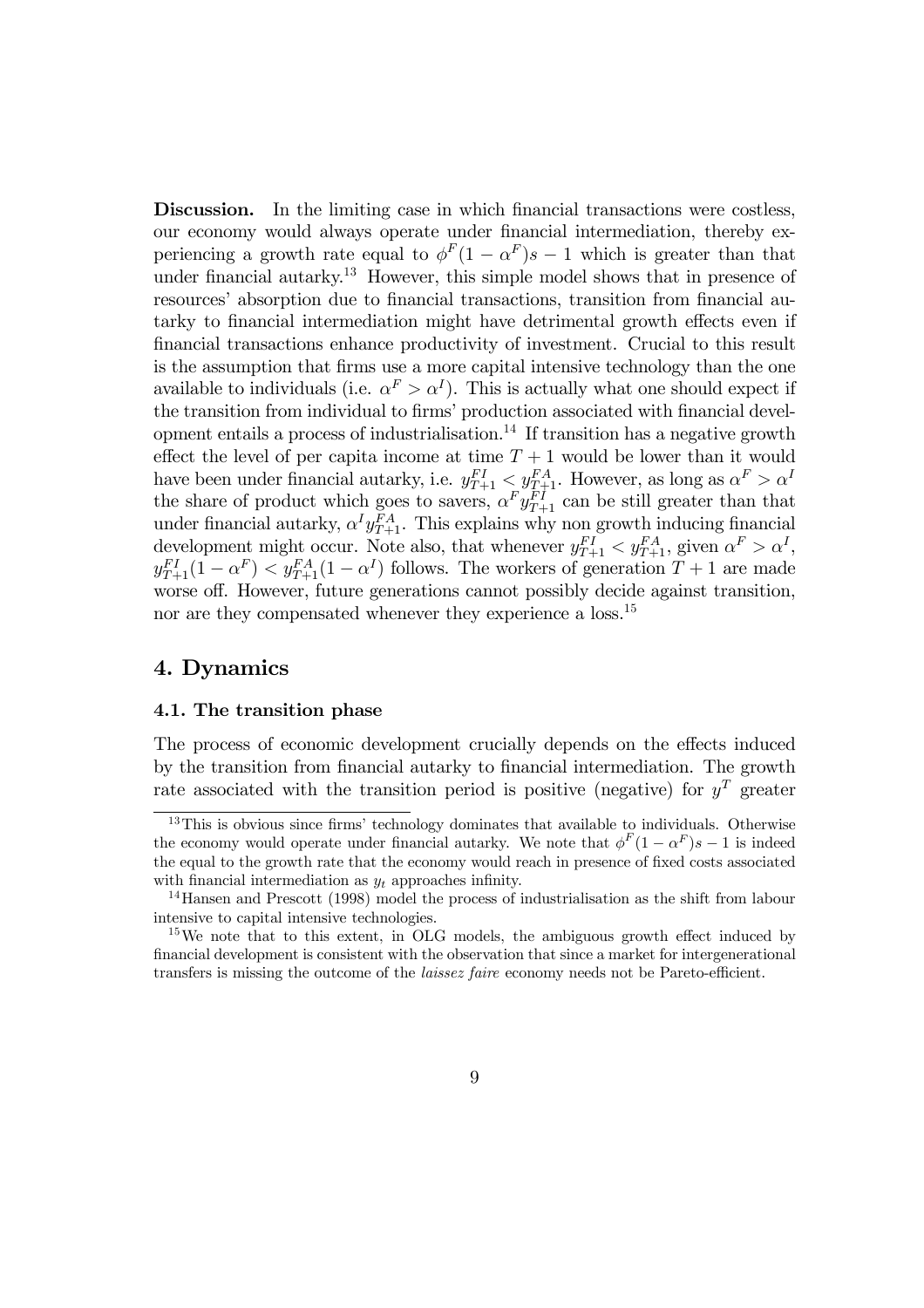(lower) than  $y^{cr} \equiv E\phi^F/[s(1-\alpha^I)\phi^F-1]$ .<sup>16</sup> In the case of negative growth in the transition period, T, two possible cases occur depending on  $y^{T+1}$  being smaller or bigger than the minimum income-threshold such that financial transactions are convenient,  $y_{T+1}^c \equiv E \alpha^F \phi^F / [s(1 - \alpha^F)(\alpha^F \phi^F - \alpha^I \phi^I)].$ <sup>17</sup> Case 1:  $y^{T+1} < y_{T+1}^c$ , the economy reverts to financial autarky. Case 2:  $y^{T+1} \ge y_{T+1}^c$ , the economy will still operate under financial intermediation. In the former case, as long as the growth rate under financial autarky is positive, after reversion the economy will grow until a new transition toward financial intermediation occurs. The dynamics associated with case 2 will be discussed in the next subsection.

With respect to case 1, the basic questions are whether reversion to financial autarky in the transition period is actually a possible outcome of the laissez faire economy, and whether vicious cycles characterised by repeated transition (to) and reversion from financial intermediation could correspond to some poverty trap that the laissez faire economy cannot possibly escape. The answer to this question is:

**Result 2.** *i. If the condition*  $\alpha^F/\alpha^I > s(1 - \alpha^I)\phi^I$  *is satisfied, the economy can* experience immediate reversion to financial autarky at time  $T + 1$ ; ii. If the condition  $1/(1 - \alpha^F) + s[\phi^F - \alpha^I \phi^I/\alpha^F] > (1 - \alpha^I)s^2 \phi^F \phi^I$  is satisfied, transition cannot possibly be completed: the economy is in a poverty trap.

*Proof of Result 2.* Transition cannot be completed as long as  $y^{T+1} \equiv y^T (1 \alpha^I$ )s $\phi^F - E\phi^F < y_{T+1}^c$  holds. We know from previous discussion that  $y^T \in$  $[y^c, y_{\text{max}}^T]$ . A necessary condition for the economy to experience immediate reversion to financial autarky is that at least for the smallest possible value of  $y^{T+1}$ , defined as  $y_{\min}^{T+1} \equiv \phi^F[(1-\alpha^F)sy^c - E]$ , the condition  $y_{\min}^{T+1} < y_{T+1}^c$  holds, where  $y_{T+1}^c$  is the smallest possible value of per capita income such that the economy operates under financial intermediation in the post-transition period as defined at the beginning of this sub-section. Using the expression for  $y_{T+1}^c$  it is immediate to verify that the above inequality holds as long as  $\alpha^F/\alpha^I > s(1 - \alpha^I)\phi^I$  is satisfied, [this ends part i]. Transition cannot possibly be completed as long as for the maximum level of income at time  $T+1$ , defined as  $y_{\text{max}}^{T+1} = y_{\text{max}}^T (1-\alpha^I) \phi^F s - E \phi^F$ , the condition  $y_{\text{max}}^{T+1} < y_{T+1}^c$  holds. Substituting for the values of  $y_{\text{max}}^T$  and  $y_{T+1}^c$ ,

<sup>&</sup>lt;sup>16</sup>Recalling that the growth rate in the transition phase is  $g^T = \phi^F[(1-\alpha^I)s - E/y^T] - 1$ , it immediately follows that  $g^T > \langle \langle \rangle$  0 whenever  $y^T > \langle \langle \rangle y^{cr} \stackrel{def}{=} E \phi^F / [s(1-\alpha)\phi^F - 1].$ 

 $17$  Note that, the critical value of income such that financial intermediation is profitable in the post transition period,  $T + 1$ , which we labelled  $y_{T+1}^c$ , is greater than the correspondent value for the transition period  $y^c$ . This is due to the fact that the labour share of total product has changed (negatively) from  $1 - \alpha^I$  to  $1 - \alpha^F$ .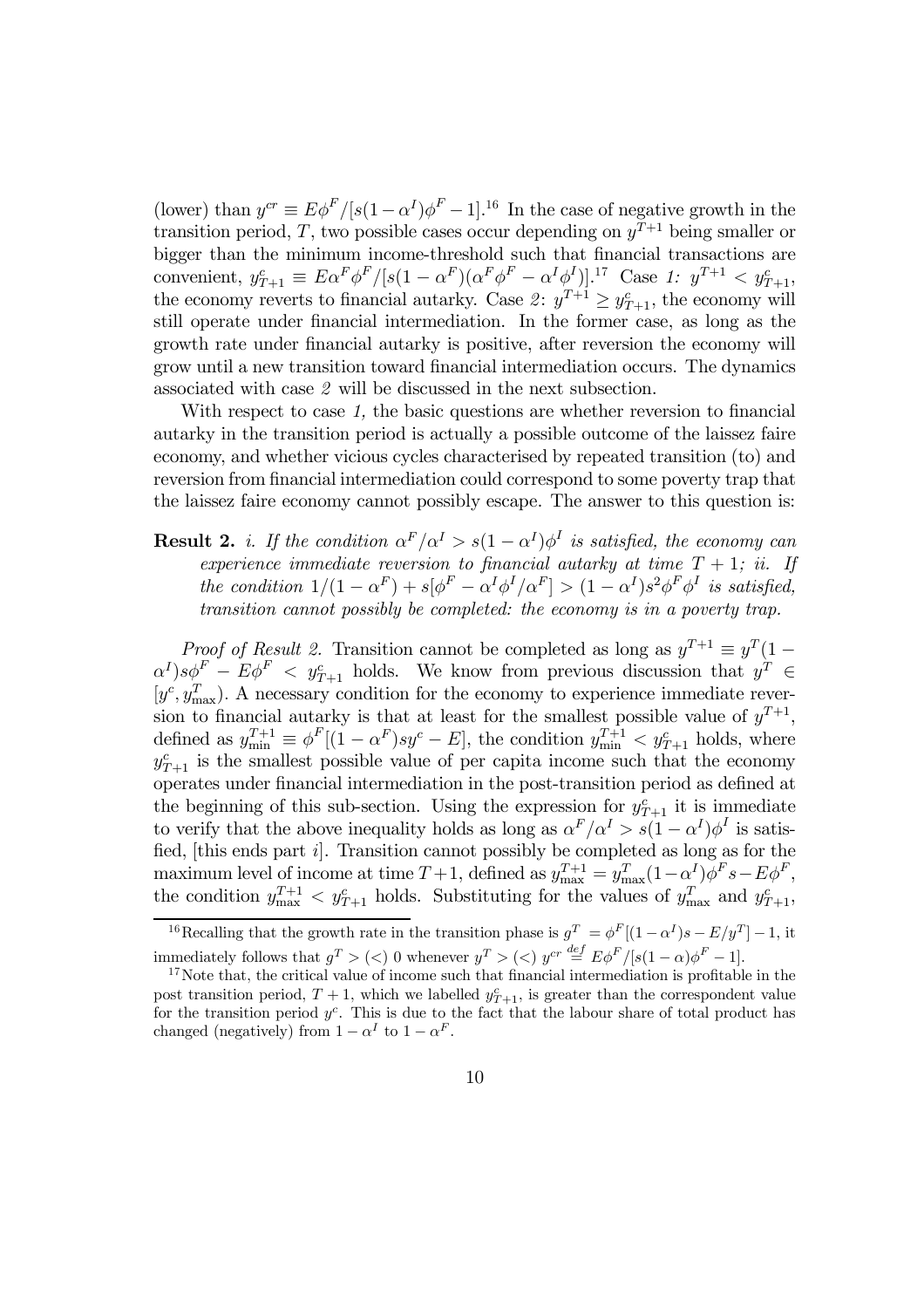this inequality reduces to  $1/(1 - \alpha^F) + s[\phi^F - \alpha^I \phi^I / \alpha^F] > (1 - \alpha^I) s^2 \phi^I \phi^F$  [this ends part  $ii$ .

Discussion. Result 2 is an intuitive corollary to Result 1. Given that the growth impact of resource-consuming financial intermediation is uncertain, the possibility of turning from positive growth under financial autarky to negative growth under financial intermediation such that the economy immediately reverts to financial autarky in the post-transition phase directly stems from continuity.

## 4.2. The post-transition phase

As we already mentioned assuming the level of per capita income in the post transition phase (period  $T+1$ ),  $y^{T+1}$ , is greater than  $y^c$  the economy still operates under financial intermediation and the growth rate is given by  $g_{T+1} = \phi^F[(1 \alpha^F$ )s –  $E/y_{T+1}$ ] – 1, which is negative for  $y^{T+1} < y^{crp} \equiv E\phi^F/[\phi^F(1-\alpha^F)s-1]$ and positive otherwise. Comparing this growth rate with that associated with the transition phase, and the critical level of income  $y^{crp}$  with the maximum level of income attainable at period  $T + 1$  yields:

**Result 3.** *i.* Whenever  $s[(\alpha^F - \alpha^I)] > E[1/y^{T+1} - 1/y^T]$  the growth rate in the post transition is lower than during transition. ii. Whenever  $\alpha^F/\alpha^I$  $(1 - \alpha^F) s \phi^I$  the eco nomy could experience vicious cycles; iii. Whenever the condition  $[s(1-\alpha^I)\phi^I - 1](1-\alpha^F) < [1-\alpha^I/\alpha^F]\phi^I/\phi^F$  is satisfied the economy experiences a poverty trap.

Proof of Result 3. The growth rates in the transition and the post-transition phases are  $g^T = s(1 - \alpha^I)\phi^F - E\phi^F/y^T$  and  $g^{T+1} = s(1 - \alpha^F)\phi^F - E\phi^F/y^{T+1}$ , respectively. It then follows immediately then whenever  $s[(\alpha^F - \alpha^I)] > E[1/y^T 1/y^{T+1}$  holds, the economy experiences lower growth in the post transition phase than under transition. It is worth noting that as long as  $g^T < 0$  the above condition is automatically satisfied; [this ends part i]. At period  $T + 1$ ,  $y^{T+1} =$  $s(1-\alpha^I)\phi^F y^T - E\phi^F$  holds. As already mentioned, whenever  $y^{T+1} < y^{crp} \equiv$  $E\phi^F/[\phi^F(1-\alpha^F)s-1]$  holds, the economy experiences negative growth in the posttransition phase so that  $y_t$  eventually shrinks until financial autarky is restored as an equilibrium (vicious cycle). On the other hand, we know that  $y^{T+1}$  is at least equal to  $y^c(1-\alpha^I)s\phi^F - \phi^FE$ . Then, it follows that the economy could experience vicious cycles' as long as  $y^c(1-\alpha^I)s\phi^F - \phi^FE < y^{crp}$ . Given the expressions for  $y^c$ and  $y^{crp}$  this inequality reduces to  $\alpha^F/\alpha^I > (1 - \alpha^F) s \alpha^I$ ; [this completes part *ii*].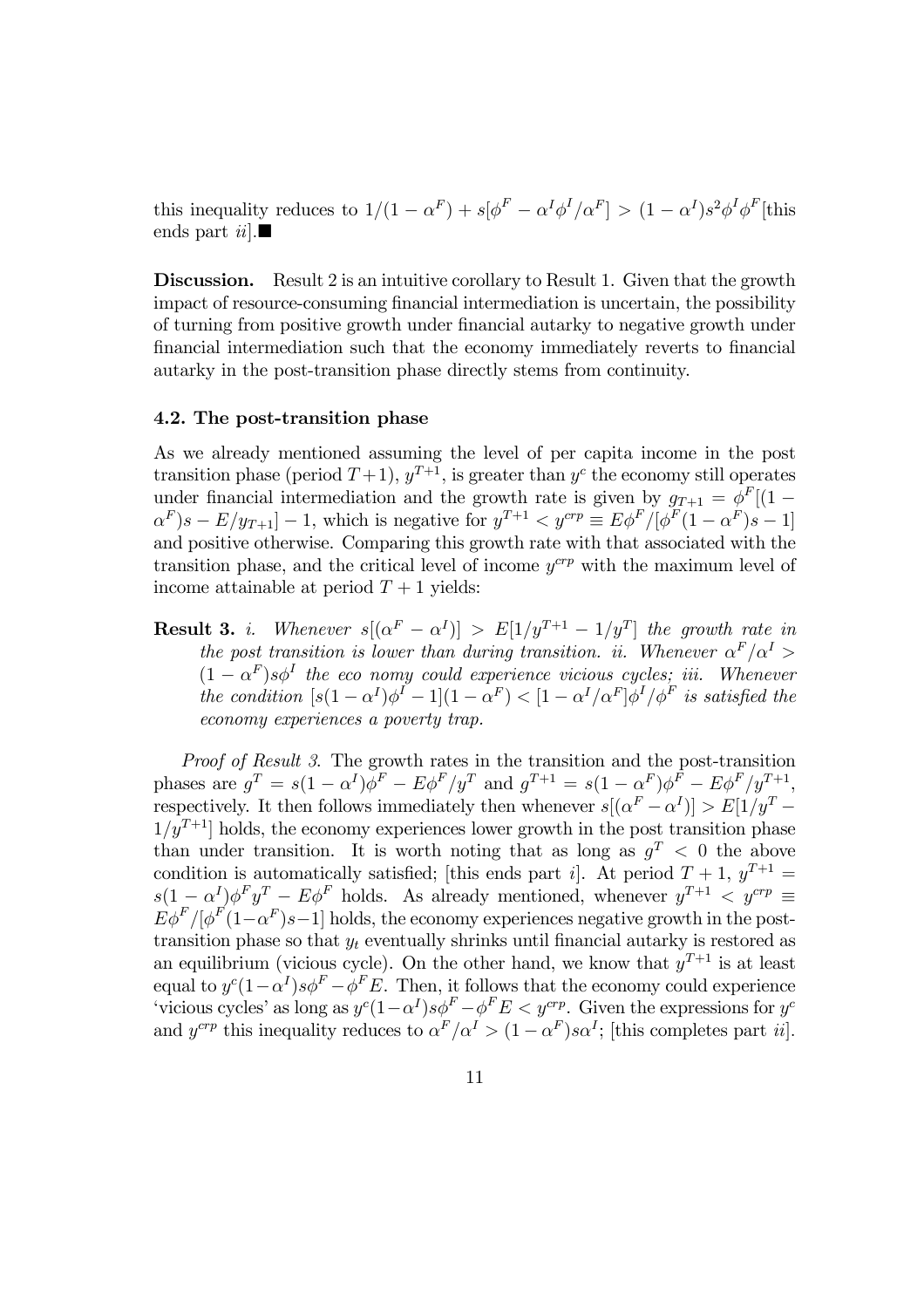We recall that the maximum level of income at time  $T+1$  is  $y_{\text{max}}^{T+1} = y_{\text{max}}^T \phi^F (1 \alpha^{I}$ )s –  $E\phi^{F}$ . As long as  $y_{\text{max}}^{T+1} < y^{cpr}$  the always experiences negative growth in the post-transition phase so that it eventually reverts to financial autarky (poverty trap). Given the expressions for  $y^{cpr}$  and  $y^{T,\max}$  this inequality reduces to  $[s(1 - \alpha^I)\phi^I - 1](1 - \alpha^F) < [1 - \alpha^I/\alpha^F]\phi^I/\phi^F$ .

Discussion The economic intuition behind result 3 lies in the fact that in the post-transition phase, when the capital intensive technology is already in place, the labourís share of total product is reduced compared to the transition phase. As a consequence, even in cases in which transition has positive growth effects, so that total product is increased compared to the level it would have reached under financial autarky, workers of the post-transition generation might still be worse off since their product share,  $1 - \alpha^F$ , is lower than under financial autarky. In turns, this implies that the growth rate in the post transition period could be lower than that associated with transition. This also entails the possibility of poverty traps occurring at this stage of the transition process. It is howerer important to recognise that as per capita income grows, the economy under financial intermediation will finally experience a higher growth rate than the economy under transition; so that the existence of a financial sector has finally positive growth effects.<sup>1</sup><sup>8</sup> This directly implies that the model presented suggests the possibility of a non-monotonic relationship between financial and economic development.

Finally, we note that the key mechanism behind all the results in the model carries over to a standard Solowian growth model. Even if conditions for long run endogenous growth are not satisfied, as long as with financial development the economy moves to a more productive but also more capital intensive technology, depending on the amount of resources lost due to financial transactions, the transition might result in a net output loss even though it guarantees a higher return to savings. Hence, the relationship between growth and financial development along the transition path toward steady state might still be non monotonic similarly to the cae of the endogenous growth we present in this paper.

# 5. Can public policy prevent poverty traps?

According to results 1, 2 and 3 the laissez faire economy can be characterised by premature financial development such that the transition process is, at least

<sup>1</sup>8Note that as per capita income goes to infinity the growth rate under financial intermediation reduces to  $s(1-\alpha^F)\phi^F-1$ .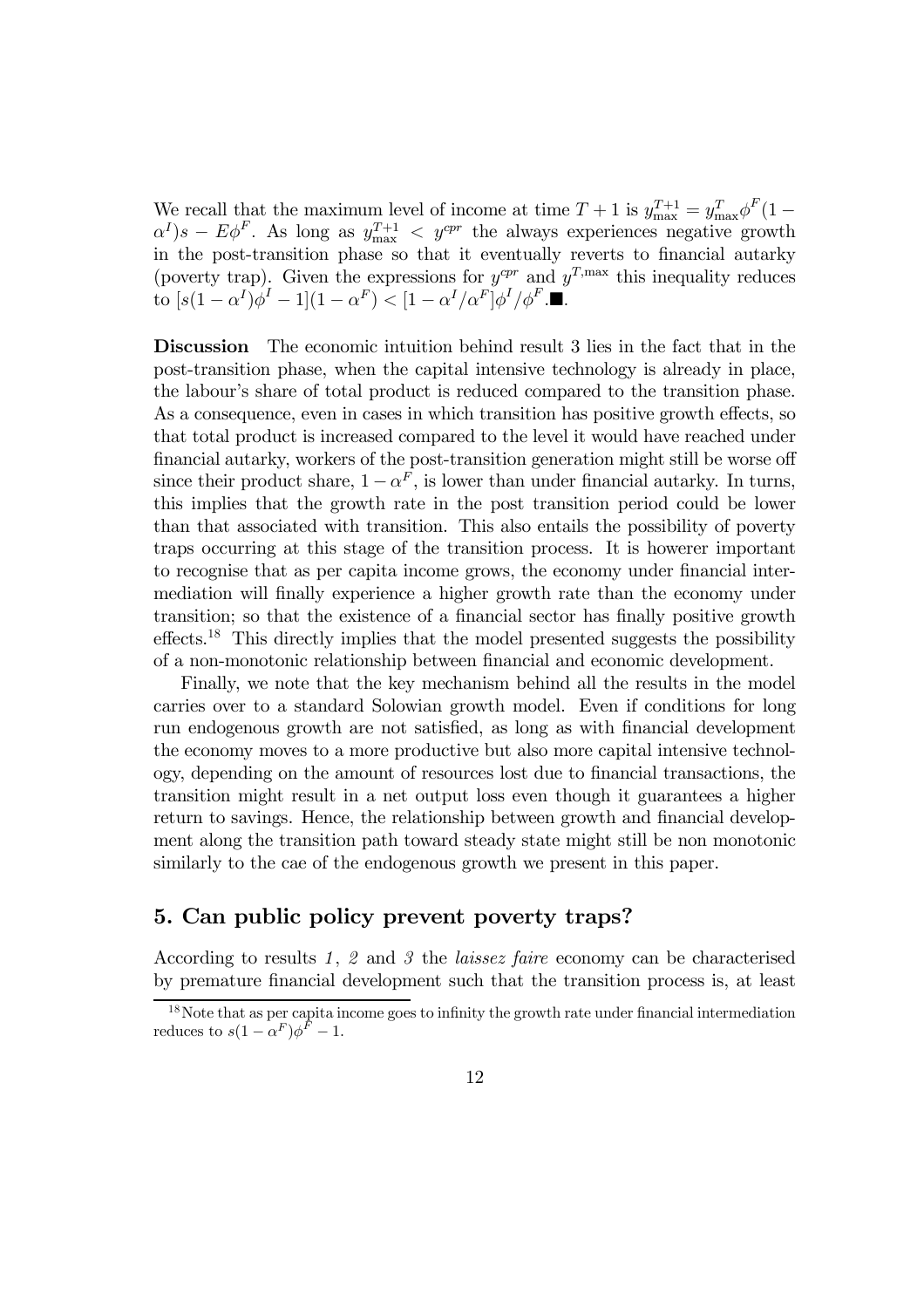in the early stages,detrimental for growth. In extreme cases such the premature development of financial services is bound to compromise chances of long run sustainable development. Whenever the transition process has negative growth effects, this directly implies that financial development neither implies a Pareto Improvement nor it implies a Potential Pareto Improvement when welfare of future generations is taken into account. While members of generation  $T$  gain from the transition, members of generation  $T+1$  and or members of subsequent generations will loose.<sup>1</sup><sup>9</sup> Turning to public intervention this means that redistribution policies might be not enough to offset the potentially Pareto-inefficient outcome of the laissez faire economy. An interesting question is then whether redistribution policies could at least prevent vicious cycles and poverty traps which might possibly be associated with the transition phase. The following result holds:

**Result 4.** i. Whenever  $s\phi^I(1-\alpha^I) < \alpha^F/[(1-\alpha^F)\alpha^I]$  any redistribution policy that does not alter the timing of the transition to financial intermediation might fail to help the economy to complete the transition phase; ii. Whenever the condition  $s(1-\alpha^I)\phi^F\alpha^I < \alpha^F/(1-\alpha^F)$  holds, any redistribution policy which does not alter the timing of the transition is surely insufficient to prevent poverty traps.

#### Proof of result 4.

With the transition, members of generation T gain  $G_T = s(1 - \alpha^I)y^T[\alpha^F \phi^F \alpha^I \phi^I$ ] –  $\alpha^F \phi^F E$ . If the redistribution policy is meant not to alter the timing of transition the most that could be redistributed from members of generation  $T$  to members of generation  $T+1$  is  $G<sup>T</sup>$ . In this case, each young member of generation  $T+1$  would have an income equal to

$$
y^{T+1,R} \equiv G_T + w_{T+1} = s(1 - \alpha^I)y^T[\phi^F - \alpha^I \phi^I] - E\phi^F.
$$

The lowest possible value of  $y^T$  is  $y^c$ .<sup>20</sup> Substituting for its value into the above expression yields:

 $19$ We recall that the negative growth effect of financial development might appear in the transition period as well as in the post transition period. In the former case members of generation  $T + 1$ , and subsequent generations as well, are made worse off. In the latter case, the first generation to experience negative consequences from the transition would be generation  $T + 2$ . Note that, under the hypothesis that the negative growth effects in the post transition period outweight the initial positive effects, the conditions for a Potential Pareto Improvement are not met.

<sup>&</sup>lt;sup>20</sup>We recall that  $y^c$  is the critical value of per capita income such that for  $y^T > (\langle y \rangle^c)$  the economy operates under financial intermediation (autarky).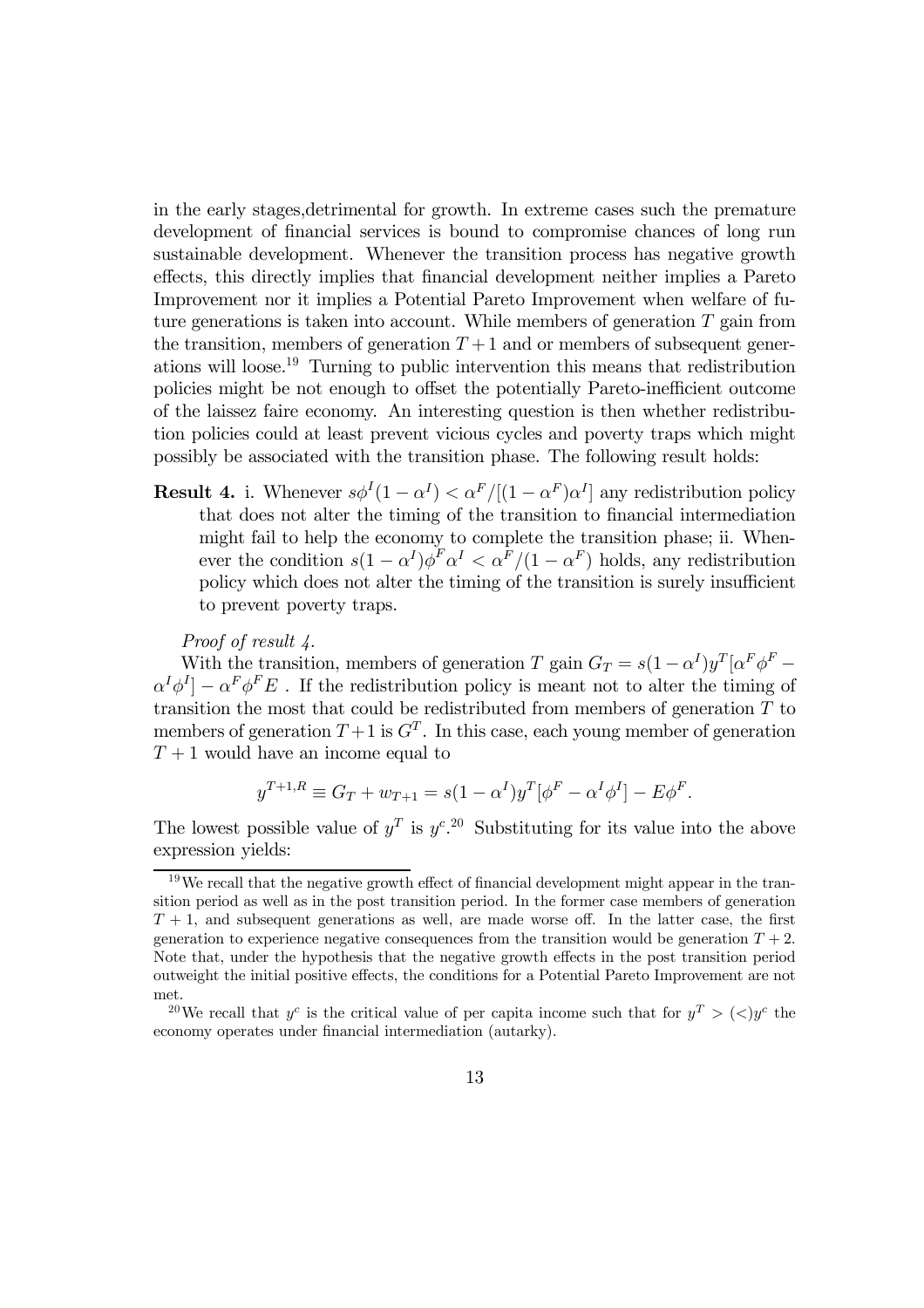$$
y_{\min}^{T+1,R} \equiv \frac{E\phi^F \phi^I \alpha^I (1 - \alpha^F)}{(\alpha^F \phi^F - \alpha^I \phi^I)}.
$$

Comparison with  $y_{T+1}^c$ , where we recall that  $y_{T+1}^c$  is the minimum value of per capita income such that the economy operates under financial intermediation in the post-transition period, yields:

$$
y_{\min}^{T+1,R} < y_{T+1}^c \Leftrightarrow s\phi^I(1-\alpha^I) < \alpha^F/[(1-\alpha^F)\alpha^I].
$$

As long as this condition is satisfied any redistribution policy which does not alter the incentives of generation  $T$  to introduce financial transactions (at time  $T$ ) might fail to enable the economy to complete the transition phase [This completes part i]. Given the expression for the maximum value of per capita income at period  $T+1$  in presence of full redistribution of  $G_T$  to generation  $T+1$ ,

$$
y_{\text{max}}^{T+1,R} = s(1 - \alpha^I) y_{\text{max}}^T [\phi^F - \alpha^I \phi^I] - E \phi^F,
$$

recalling the expression for  $y_{\text{max}}^T$  and comparing  $y_{\text{max}}^{T+1,R}$  with  $y_{T+1}^c$ , we have that

$$
y_{\max}^{T+1,R} < y_{T+1}^c \Leftrightarrow s(1-\alpha^I)\phi^F\alpha^I < \alpha^F/(1-\alpha^F).
$$

So that whenever the condition on the RHS holds redistribution policies in favour of generation  $T + 1$  which do not alter the timing of transition are not enough to escape the poverty trap associated with the transition process. We note that a result equivalent to the one presented here holds also in the post-transition  $phase.<sup>21</sup>$ 

 $21A$  similar result holds in the post-transition phase. Assume that the transition growth rate,  $g_T$  is negative and such that  $y_{T+1} = y_{T+1}^c$  (note that  $y_{T+1}^c < y_T^c$ ). Since by assumption  $g_T < 0$ , it then follows from result 3 that  $g_{T+1} < g_T$ . Hence, the growth rate in the post transition phase is negative so that  $y_t$  shrinks until financial autarky is restored (vicious cycle). A redistribution policy cannot prevent this outcome for the very reason that there is nothing to be redistributed. In fact, given  $y_{T+1} = y_{T+1}^c$ , the return on deposits is exactly equal to the return on self-financing, so that the  $T + 1$  young generation does not experience any gain. Assume now that for  $y_{T+1}^{\text{max}} = y_{T+1}^c$  (note that, on the basis of result 2, the relevant condition for this situation to occur is  $1/(1 - \alpha^F) + s[\phi^F - \alpha^I \phi^I/\alpha^F] = (1 - \alpha^I)s^2 \phi^I \phi^F$ . Then, the above analysis applies which leads to the conclusion that in this latter case redistribution policies of the type described do not impede poverty traps endemically associated with laissez faire financial development.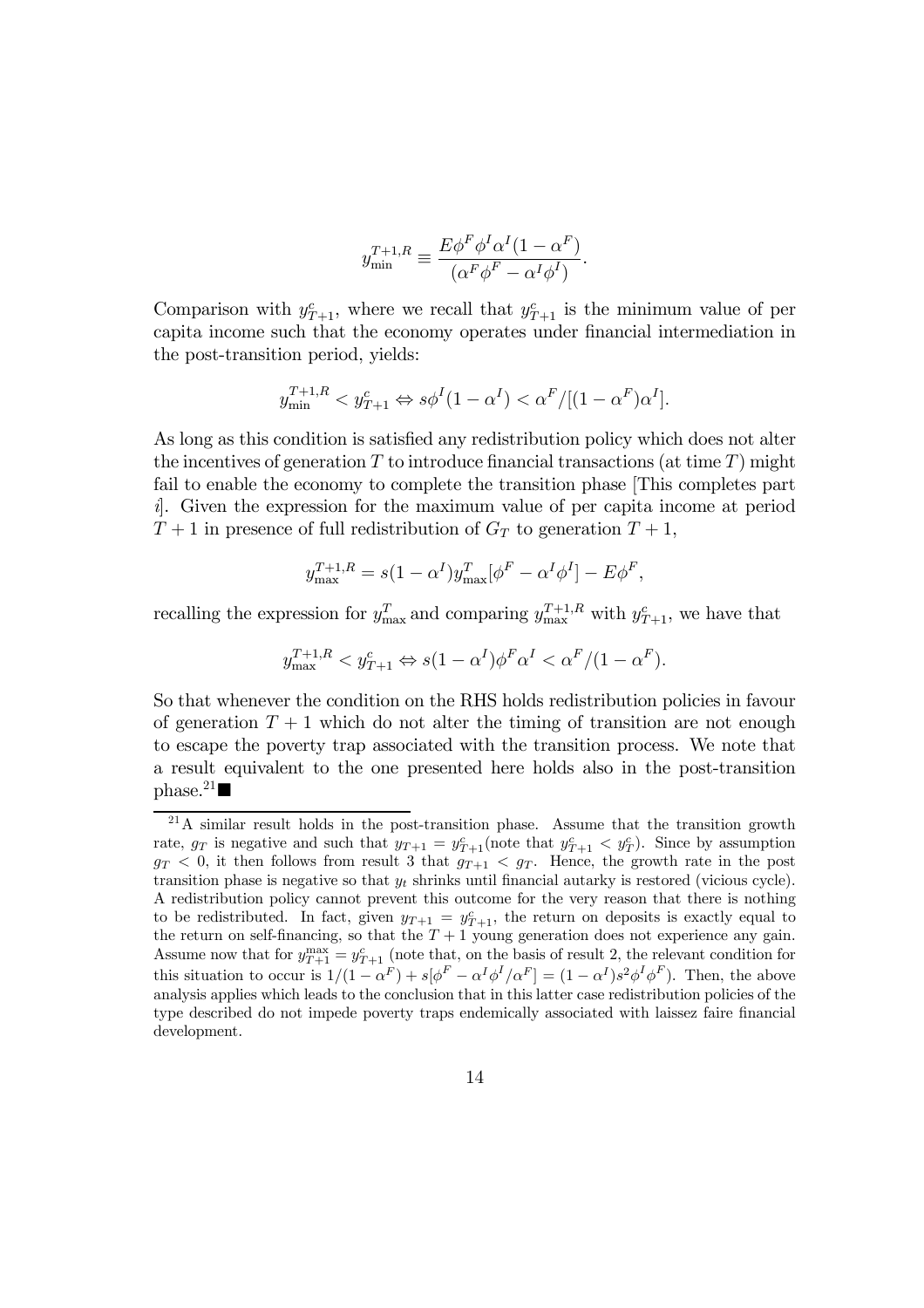In reality transition processes are shaped by many factors and many potential sources of market failures like moral hazard and adverse selection might characterise the emerging financial markets. Yet, the above analysis shows that, even abstracting from these important factors, spontaneous financial development might yield fail to promote economic growth no matter if supported by redistribution policies as long as they do not halter the time of the transition. Hence, even in absence of other sources of market failures, appropriate policies other than redistribution might have to be adopted. Attracting foreign savings might help but also postponing transition toward financial development by means of (partial) financial repression might play a role.

# 6. Conclusion

It is a general view in the literature that financial development guarantees a better allocation of savings thereby inducing positive long run growth effects whenever conditions for endogenous growth are satisfied. Yet, empirical evidence shows that while the existence of financial services is a precondition for economic development, in many instances, the financial institutions spontaneously generated by the market forces are not efficient enough to promote growth. We developed a theoretical model in which transformational recessions might occur as the economy moves toward more capital intensive and productive technologies while developing the financial sector which guarantees the necessary mobilisation of savings. Therefore, the model, offers a simple theoretical justification of why, independently of common sources of (financial) market(s) failure like moral hazard and adverse selection non growth inducing financial institutions might emerge at the early stages of financial and economic development. Redistribution policies which do not halter the time of the transition process might not be enough to escape poverty traps which might be induced by the transition process itself.

Finally, although the model presented is concerned with an economy which is initially in state of financial autarky, the implications of the analysis extend to the case in which a new financial technology are introduced starting from a situation in which financial intermediation is already in place. Within the model's assumptions, the immediate growth effect of such a financial innovation could still be ambiguous only to the extent that the introduction of the new financial technology is accompained by changes in the production technology being adopted.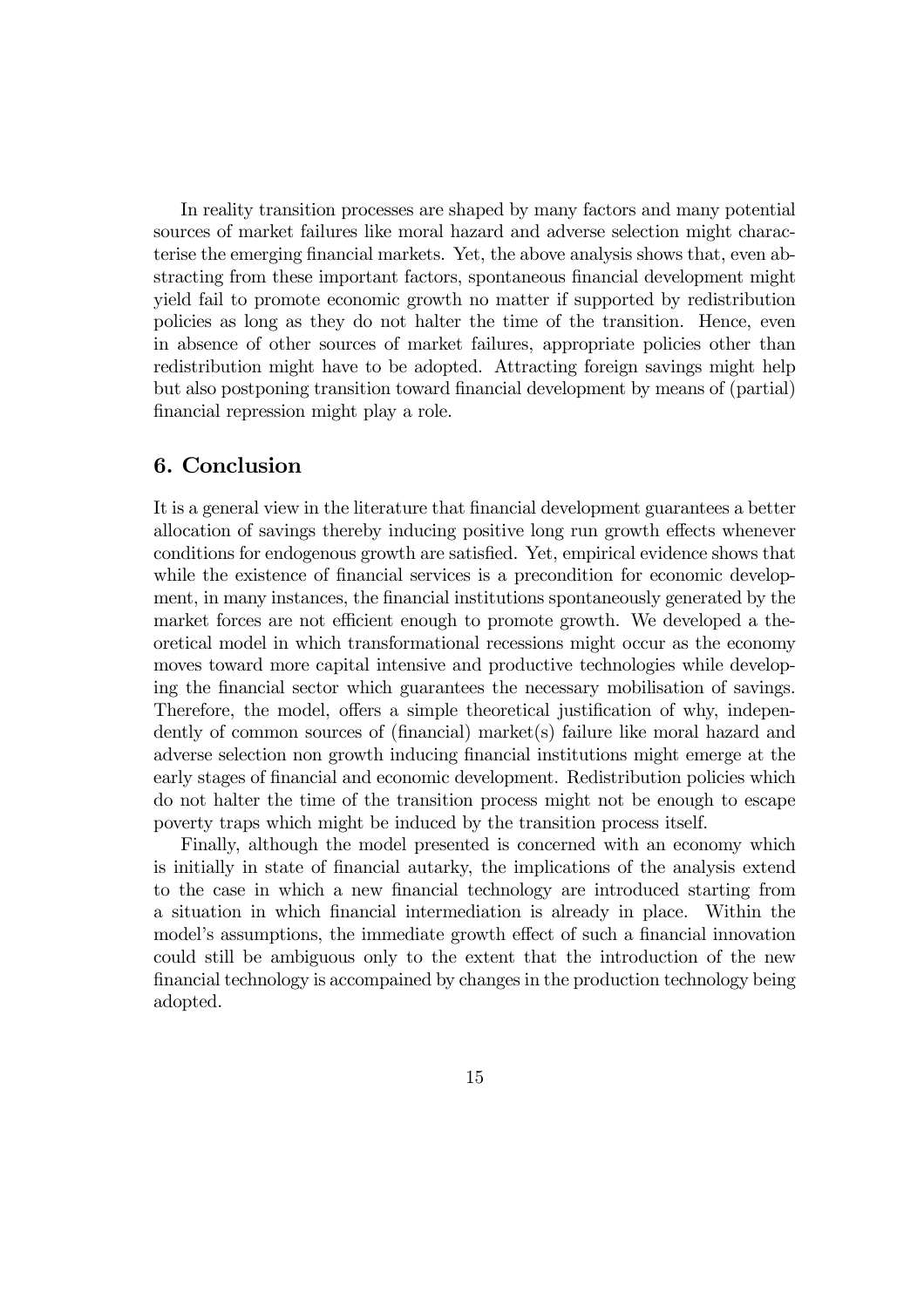## References

- [1] Acemoglu, D. and F. Zilibotti (1997), "Was Prometeus Unbound by Chance? Risk, Diversification and Growth", *Journal of Political Economy*, Vol. 105, 709-755;
- [2] Arestis, P. and P. Demetriades (1997), î Financial development and Economic growth: Assessing the Evidence", *Economic Journal*, Vol. 107, 783-799;
- [3] Bencivenga, V.R. and B.D. Smith (1997), " Financial Intermediation and Endogenous growth", *The Review of Economic Studies*, Vol. 58, 195-209;
- [4] Blackburn, K. and V. Hung (1998), "A Theory of Financial Intermediation and Growth",  $Economica$ , Vol. 65, 107-24;
- [5] Blanchard et al (1992), Reform in Eastern Europe, (Cambridge, MA: The MIT Press: );
- [6] Blanchard, O. (1997), "The Economics of Post-Communist Transition", Clarendon Lectures in Economics, (New York, NY: Oxford University Press: );
- [7] Cameron, R. (Edited by, 1967), Banking at the Early Stages of Industrialization, (Oxford, UK: Oxford University Press);
- [8] Demetriades, P., and Hussein, K. (1996), "Does Financial Development Cause Economic Growth? Evidence for 16 Countries", Journal of Development Economics, 51, 387-411;
- [9] Fry, M. (1995), Money, Interest, and Banking in Economic Development, (London, Uk: Johns Hopkins Univ. Press, 2nd ed.);
- [10] Greenwood, J. and B. Jovanovic, îFinancial Development, Growth and the Distribution of Income, Journal of Political Economy", 98 (1990), 1076-1107;
- [11] Jappelli T., and M. Pagano (1994), "Savings, Growth, and Liquidity Constraints", Quarterly Journal of Economics,  $109$ ,  $83-109$ ;
- [12] Jappelli, T., and M. Pagano (1999), "The Welfare Effects of Liquidity Constraints", Oxford Economic Papers, 51, pp. 410-30;